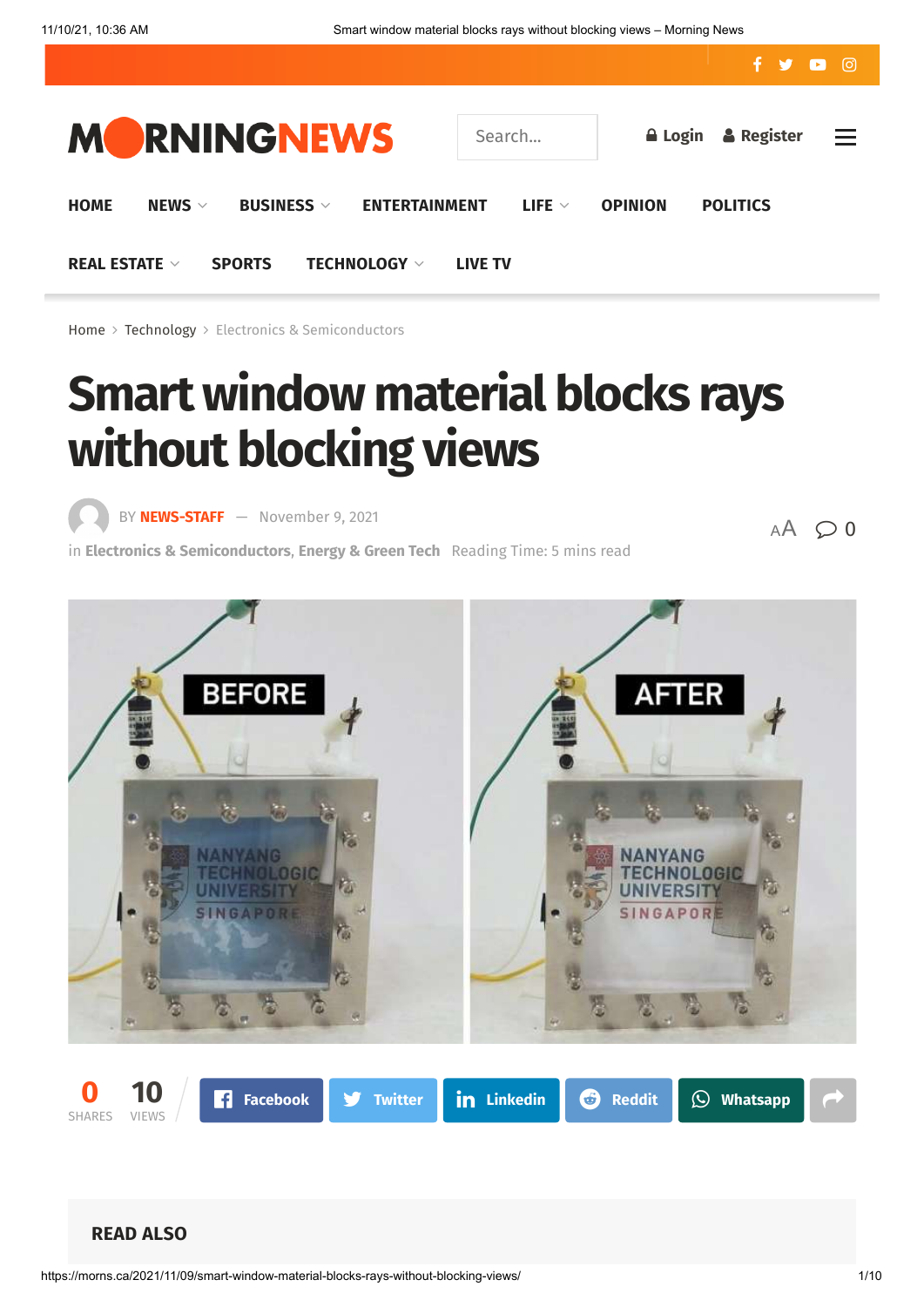Chip maker TSMC, Sony [partner](https://morns.ca/2021/11/09/chip-maker-tsmc-sony-partner-on-new-7-bn-plant-in-japan/) on new \$7 bn plant in Japan

#### Engineers develop process that turns ordinary clothing into [biosensors](https://morns.ca/2021/11/09/engineers-develop-process-that-turns-ordinary-clothing-into-biosensors/)



The new energy-saving material for electrochromic (EC) windows blocks ray without compromising views through the window, as it allows up to 90 per cent of visible light to pass through. Credit: Nanyang Technological University

An international research team led by scientists from Nanyang Technological University, Singapore (NTU Singapore) has invented a 'smart' window material that controls heat transmission without blocking views, which could help cut the energy required to cool and heat buildings.

Developed by NTU researchers, the new energy-saving material for electrochromic (EC) windows that operates at the flick of a switch is designed to block infrared radiation—which is the major component of sunlight that emits heat.

The new material has a specifically designed nanostructure and comprises advanced materials like titanium dioxide (TiO $_2$ ), tungsten trioxide (WO $_3$ ), neodymium-Niobium (Nd-Nb), and tin (IV) oxide (SnO $_{2}$ ). The composite material is intended to be coated onto glass window panels, and when activated by electricity, users would be able to 'switch on and off' the infrared radiation transmission through the window.

The invention, which featured alongside the front cover of the journal ACS Omega, could block up to 70 percent of infrared radiation according to experimental simulations without compromising views through the window since it allows up to 90 percent of visible light to pass through.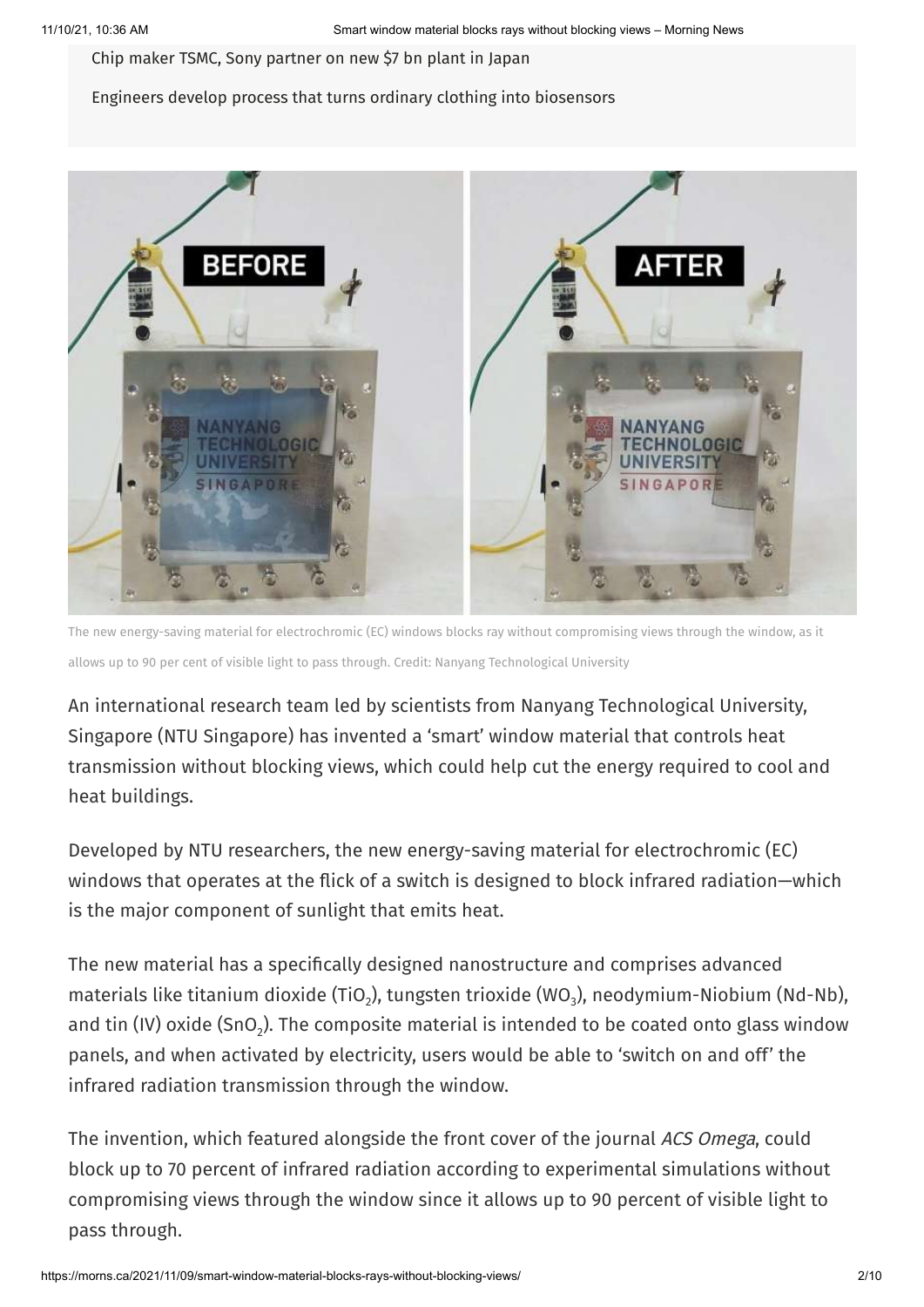The material is also about 30 percent more effective in regulating heat than commercially available electrochromic windows and is cheaper to make due to its durability.

## **An improvement over current electrochromic (EC) window**

Electrochromic windows are a common feature in 'green' buildings today. They work by becoming tinted when in use, reducing light from entering the room.

Commercially available electrochromic windows usually have a layer of tungsten trioxide (WO $_{\text{3}}$ ) coated on one side of the glass panel, and the other, without. When the window is switched on, an electric current moves lithium ions to the side containing WO $_{\rm 3}$ ,and the window darkens or turns opaque. Once switched off, the ions migrate away from the coated glass, and the window becomes clear again.

However, current electrochromic windows are only effective in blocking visible light, not the infrared radiation, which means heat continues to pass through the window, warming up the room.

Another drawback of the current technology is its durability, as the performance of the electrochromic component tends to degrade in three to five years. In lab tests, NTU's electrochromic technology was put through rigorous on-off cycles to evaluate its durability Results showed the properties of the window retained excellent stability (blocked more than 65% ofinfrared radiation) demonstrating its superior performance, feasibility and costs saving potential for long-term use in sustainable buildings.

Lead author of the electrochromic window study, Associate Professor Alfred Tok of the NTU School of Materials Science and Engineering, said, "By incorporating the specially designed nanostructure, we enabled the material to react in a 'selective' manner, blocking near infrared radiation while still allowing most of the visible light to pass through whenever our electrochromic window is switched on. The choice of advanced materials also helped improved the performance, stability and durability of the smart window."

The new electrochromic technology may help conserve energy that would be used for the heating and cooling of buildings and could contribute to the future design of sustainable green buildings, say the research team.

The study reflects the university's commitment to address humanity's grand challenges on sustainability as part of the NTU 2025 strategic plan, which seeks to accelerate the translation of research discoveries into innovations that mitigate human impact on the environment.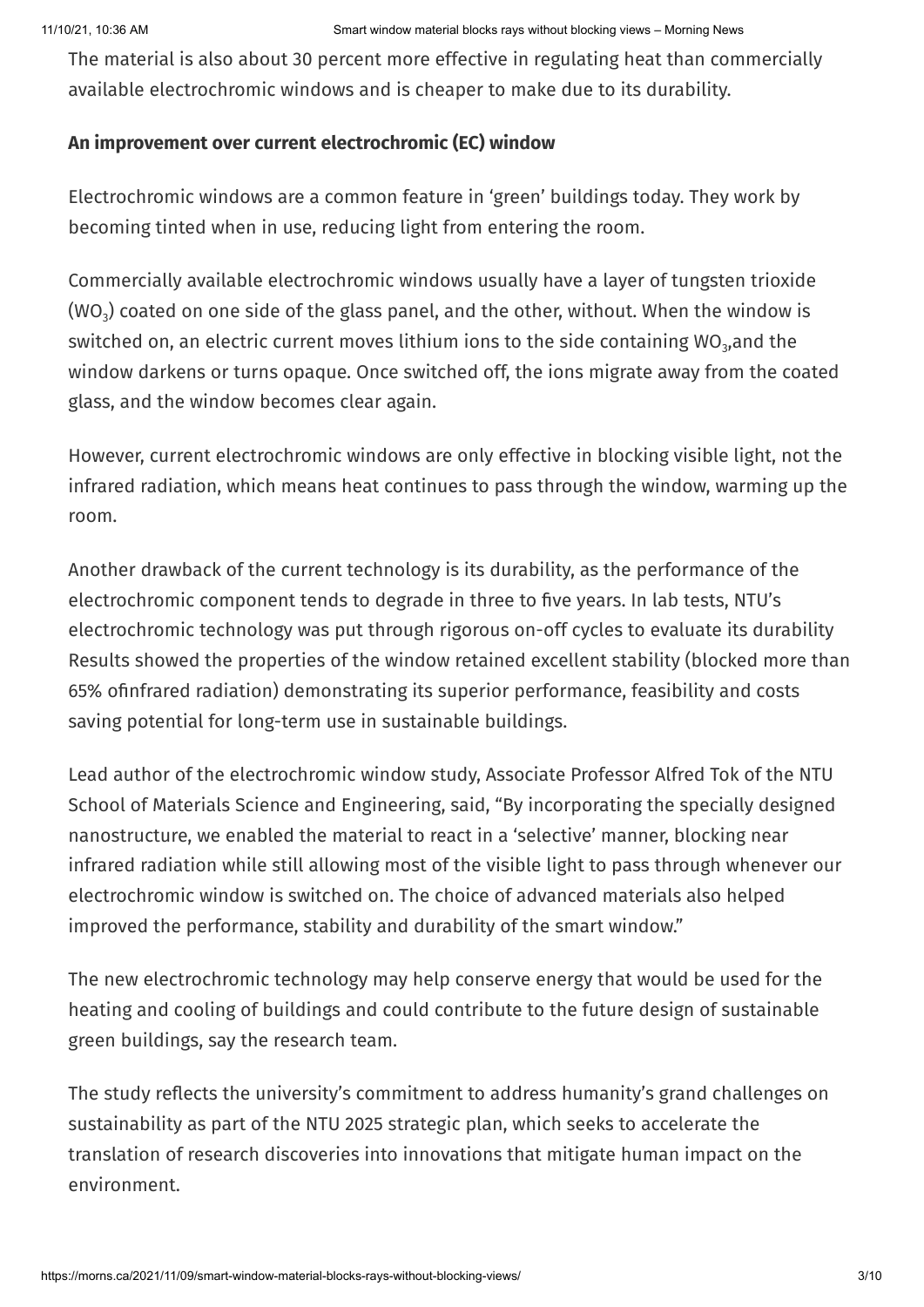Seeking to improve the performance of their smart window technology, the NTU team, in a separate work to that reported in the journal, created a switch system that helps to control conducted heat, which is the heat from the external environment.

The patented NTU switch comprises magnetic carbon-based particles and thin films that are good conductors of heat. When the switch is turned off, conducted heat cannot transfer through the window. When switched on, the heat will be allowed to pass through the glass window.

When integrated with the newly developed electrochromic material, the team's smart window can control two types of heat transmission: infrared radiation and conduction heat, which is the main mode of heat transfer through matter.

First author of the study, Dr. Ronn Goei, senior research fellow at the NTU School of Materials Science and Engineering, said, "By integrating both the new electrochromic material we invented and the patented switch in a window, we can create a smart window with unique capabilities. With the ability to control both infrared radiated heat from the sun and conducted heat passing through the window, we expect this technology to be particularly useful in temperate climates, as building occupants can use it to regulate heat loss or gain according to the needs of the changing seasons, while still enjoying much of the view."

Co-author Professor Shlomo Magdassi from the Institute of Chemistry at the Hebrew University of Jerusalem, said, "The research outcome is expected to enable fabrication of unique windows that will result in energy savings. This is an excellent example of scientific collaboration between the researchers at NTU and The Hebrew University of Jerusalem, Israel, enabled by the CREATE program of Singapore's National Research Foundation."

# **Exploring commercial potential**

Moving forward, the research team hopes to take the invention from lab to market. It has partnered with glass manufacturer iGlass Asia Pacific for further tests, and to look at potentially incorporating the smart window into its projects for improved efficiency and sustainability.

Jeremy Sani, Director at iGlass Asia Pacific, a Singapore-based company specializing in innovative glass manufacturing, and the industry collaborator of the research study said, "It is our privilege and honor to take this innovation journey with NTU. While we have the commercial and application knowledge, NTU in-depth knowhow from a technical perspective has taken the execution of the project to the next level that is beyond our expectations."

## Explore further